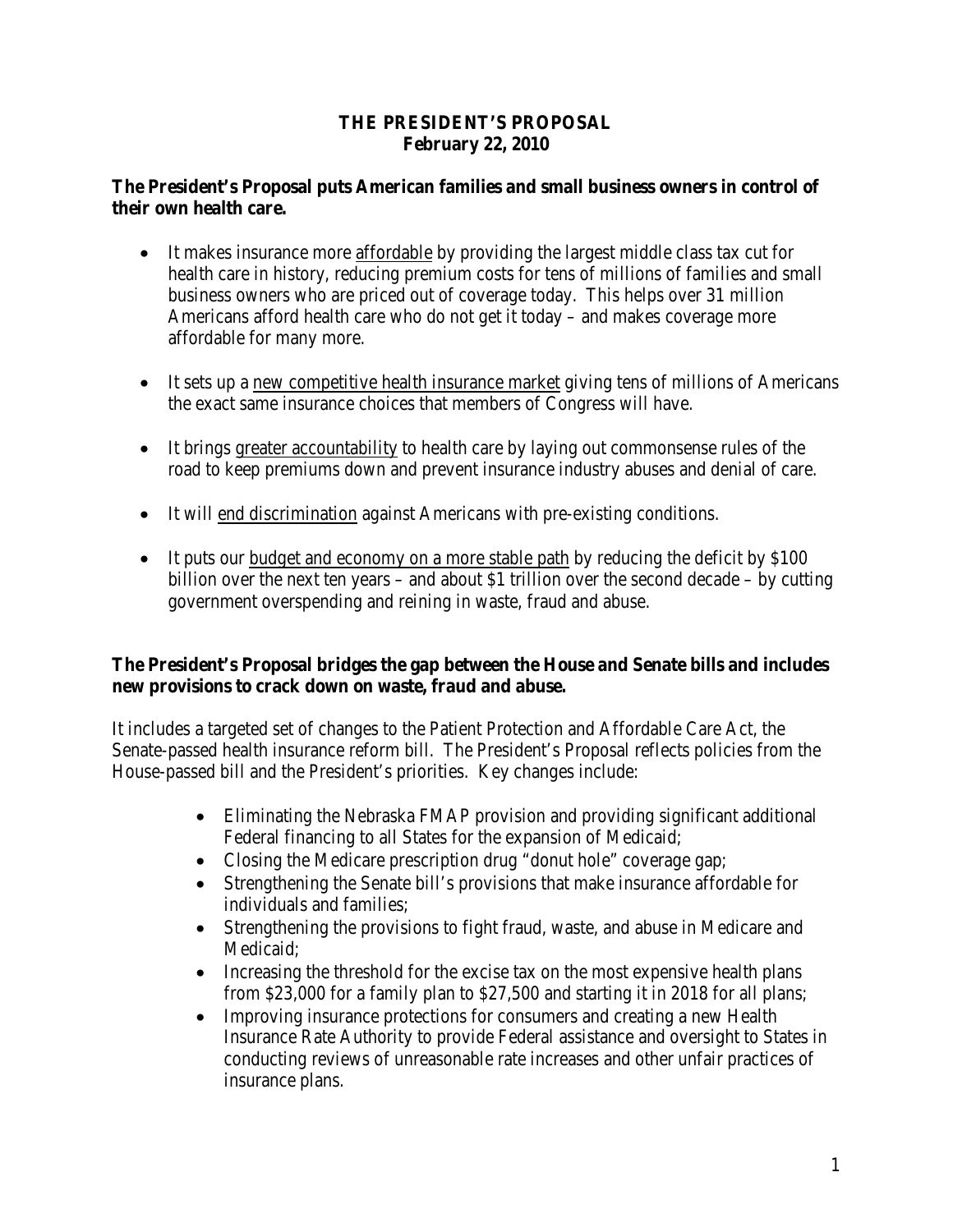A detailed summary of the provisions included in the President's Plan is set forth below:

## **Policies to Improve the Affordability and Accountability**

**Increase Tax Credits for Health Insurance Premiums.** Health insurance today often costs too much and covers too little. Lack of affordability leads people to delay care, skip care, rack up large medical bills, or become uninsured. The House and Senate health insurance bills lower premiums through increased competition, oversight, and new accountability standards set by insurance exchanges. The bills also provide tax credits and reduced cost sharing for families with modest income. The President's Proposal improves the affordability of health care by increasing the tax credits for families. Relative to the Senate bill, the President's Proposal lowers premiums for families with income below \$44,000 and above \$66,000. Relative to the House bill, the proposal makes premiums less expensive for families with income between roughly \$55,000 and \$88,000.

| Income for a Family of Four |          | House           | <b>Senate</b> | <b>President's Proposal</b> |  |
|-----------------------------|----------|-----------------|---------------|-----------------------------|--|
| From:                       | To:      |                 |               |                             |  |
| \$22,000                    | \$29,000 | 1.5%            | 2.0%          | $2.0 - 3.0\%$               |  |
| \$29,000                    | \$33,000 | $1.5 - 3.0\%$   | $4.0 - 4.6\%$ | $3.0 - 4.0\%$               |  |
| \$33,000                    | \$44,000 | $3.0 - 5.5\%$   | $4.6 - 6.3\%$ | $4.0 - 6.3\%$               |  |
| \$44,000                    | \$55,000 | $5.5 - 8.0\%$   | $6.3 - 8.1\%$ | $6.3 - 8.1\%$               |  |
| \$55,000                    | \$66,000 | $8.0 - 10.0\%$  | $8.1 - 9.8\%$ | $8.1 - 9.5\%$               |  |
| \$66,000                    | \$77,000 | $10.0 - 11.0\%$ | 9.8%          | 9.5%                        |  |
| \$77,000                    | \$88,000 | $11.0 - 12.0\%$ | 9.8%          | 9.5%                        |  |

**Tax Credits: Maximum Percent of Income Paid for Premiums**

Ranges from 133-150% of poverty, then 150-400% of poverty in 50% increments, rounded to the nearest \$1,000

The President's Proposal also improves the cost sharing assistance for individuals and families relative to the Senate bill. Families with income below \$55,000 will get extra assistance; the additional funding to insurers will cover between 73 and 94% of their health care costs. It provides the same cost-sharing assistance as the Senate bill for higher-income families and the same assistance as the House bill for families with income from \$77,000 to \$88,000.

| Reduced Cost Sharing: Percent of Costs Paid for by Health Insurance Plan |  |  |  |
|--------------------------------------------------------------------------|--|--|--|
|                                                                          |  |  |  |

| -                           |              |          |               |                             |     |  |  |
|-----------------------------|--------------|----------|---------------|-----------------------------|-----|--|--|
| Income for a Family of Four |              | House    | <b>Senate</b> | <b>President's Proposal</b> |     |  |  |
|                             | <b>From:</b> | To:      |               |                             |     |  |  |
|                             | \$29,000     | \$33,000 | 97%           | 90%                         | 94% |  |  |
|                             | \$33,000     | \$44,000 | 93%           | 80%                         | 85% |  |  |
|                             | \$44,000     | \$55,000 | 85%           | 70%                         | 73% |  |  |
|                             | \$55,000     | \$66,000 | 78%           | 70%                         | 70% |  |  |
|                             | \$66,000     | \$77,000 | 72%           | 70%                         | 70% |  |  |
|                             | \$77,000     | \$88,000 | 70%           | 70%                         | 70% |  |  |
|                             |              |          |               |                             |     |  |  |

Ranges from 133-150% of poverty, then 150-400% of poverty in 50% increments, rounded to the nearest \$1,000

**Close the Medicare Prescription Drug "Donut Hole".** The Medicare drug benefit provides vital help to seniors who take prescription drugs, but under current law, it leaves many beneficiaries without assistance when they need it most. Medicare stops paying for prescriptions after the plan and beneficiary have spent \$2,830 on prescription drugs, and only starts paying again after out-of-pocket spending hits \$4,550. This "donut hole" leaves seniors paying the full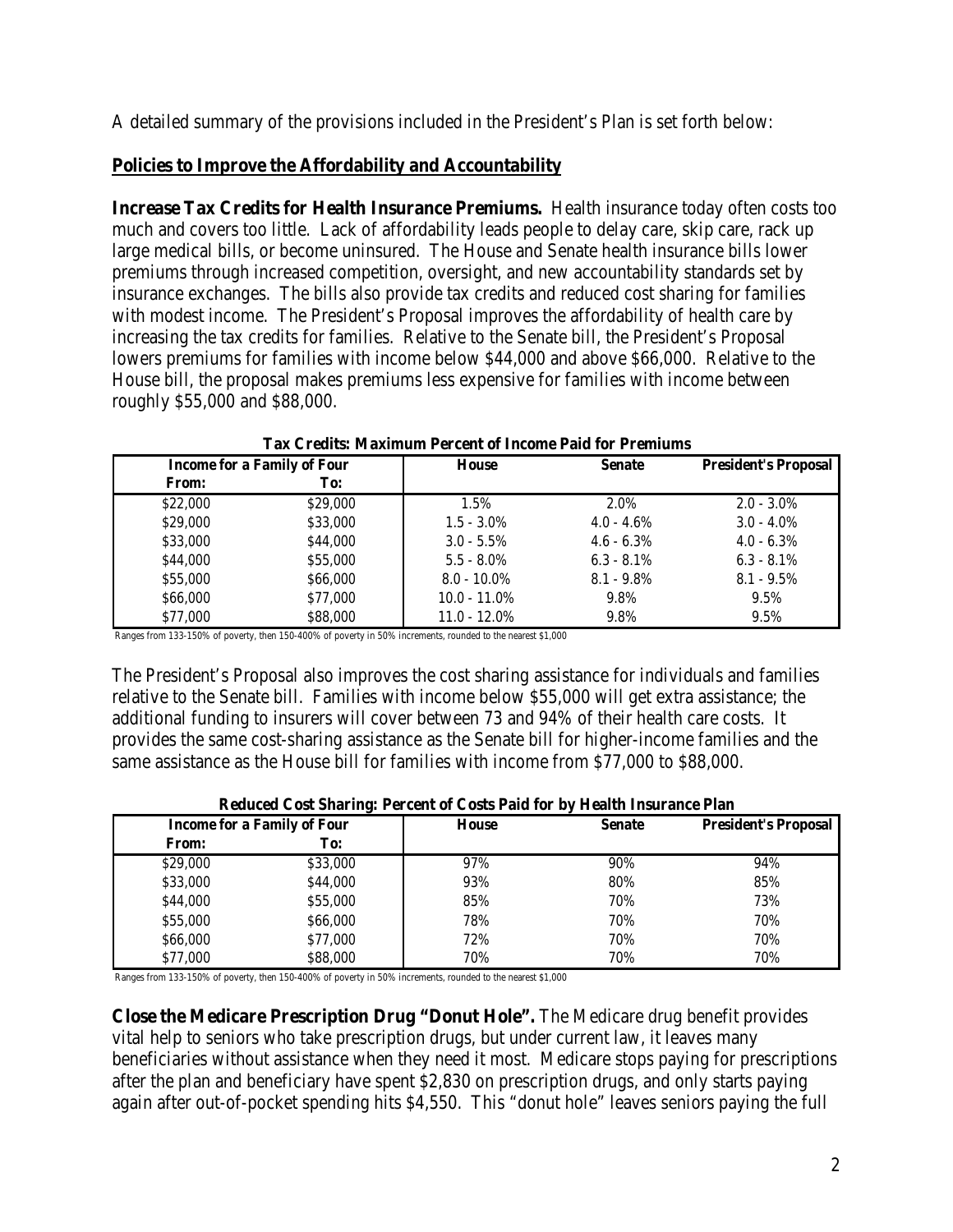cost of expensive medicines, causing many to skip doses or not fill prescriptions at all – harming their health and raising other types of health costs. The Senate bill provides a 50% discount for certain drugs in the donut hole. The House bill fully phases out the donut hole over 10 years. Both bills raise the dollar amount before the donut hole begins by \$500 in 2010.

Relative to the Senate bill, the President's Proposal fills the "donut hole" entirely. It begins by replacing the \$500 increase in the initial coverage limit with a \$250 rebate to Medicare beneficiaries who hit the donut hole in 2010. It also closes the donut hole completely by phasing down the coinsurance so it is the standard 25% by 2020 throughout the coverage gap.

**Invest in Community Health Centers.** Community health centers play a critical role in providing quality care in underserved areas. About 1,250 centers provide care to 20 million people, with an emphasis on preventive and primary care. The Senate bill increases funding to these centers for services by \$7 billion and for construction by \$1.5 billion over 5 years. The House bill provides \$12 billion over the same 5 years. Bridging the difference, the President's Proposal invests \$11 billion in these centers.

**Strengthen Oversight of Insurance Premium Increases**. Both the House and Senate bills include significant reforms to make insurance fair, accessible, and affordable to all people, regardless of pre-existing conditions. One essential policy is "rate review" meaning that health insurers must submit their proposed premium increases to the State authority or Secretary for review. The President's Proposal strengthens this policy by ensuring that, if a rate increase is unreasonable and unjustified, health insurers must lower premiums, provide rebates, or take other actions to make premiums affordable. A new Health Insurance Rate Authority will be created to provide needed oversight at the Federal level and help States determine how rate review will be enforced and monitor insurance market behavior.

**Extend Consumer Protections against Health Insurer Practices.** The Senate bill includes a "grandfather" policy that allows people who like their current coverage, to keep it. The President's Proposal adds certain important consumer protections to these "grandfathered" plans. Within months of legislation being enacted, it requires plans to cover adult dependents up to age 26, prohibits rescissions, mandates that plans have a stronger appeals process, and requires State insurance authorities to conduct annual rate review, backed up by the oversight of the HHS Secretary. When the exchanges begin in 2014, the President's Proposal adds new protections that prohibit all annual and lifetime limits, ban pre-existing condition exclusions, and prohibit discrimination in favor of highly compensated individuals. Beginning in 2018, the President's Proposal requires "grandfathered" plans to cover proven preventive services with no cost sharing.

**Improve Individual Responsibility.** All Americans should have affordable health insurance coverage. This helps everyone, both insured and uninsured, by reducing cost shifting, where people with insurance end up covering the inevitable health care costs of the uninsured, and making possible robust health insurance reforms that will curb insurance company abuses and increase the security and stability of health insurance for all Americans. The House and Senate bills require individuals who have affordable options but who choose to remain uninsured to make a payment to offset the cost of care they will inevitably need. The House bill's payment is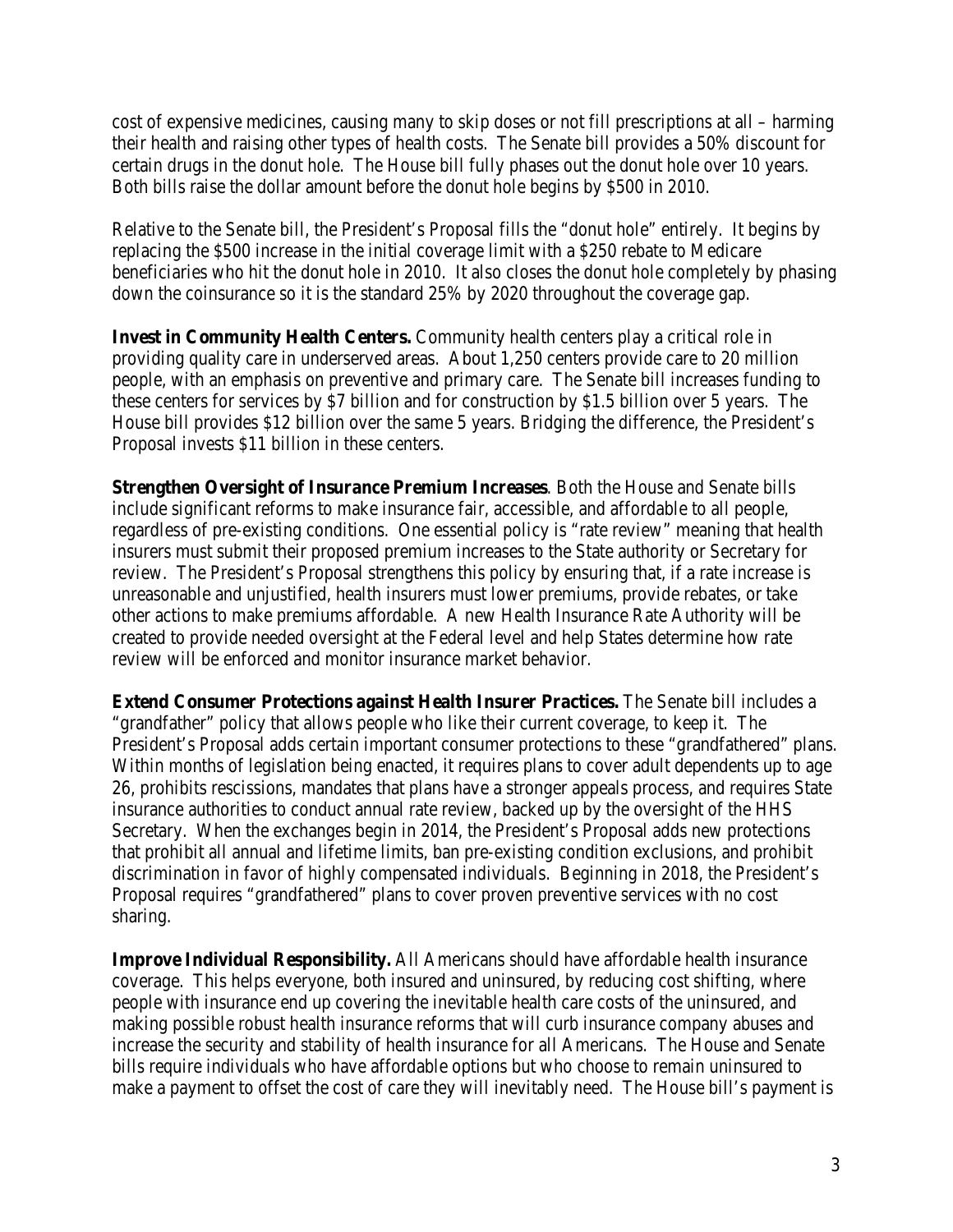a percentage of income. The Senate sets the payment as a flat dollar amount or percentage of income, whichever is higher (although not higher than the lowest premium in the area). Both the House and Senate bill provide a low-income exemption, for those individuals with incomes below the tax filing threshold (House) or below the poverty threshold (Senate).The Senate also includes a "hardship" exemption for people who cannot afford insurance, included in the President's Proposal. It protects those who would face premiums of more than 8 percent of their income from having to pay any assessment and they can purchase a low-cost catastrophic plan in the exchange if they choose.

The President's Proposal adopts the Senate approach but lowers the flat dollar assessments, and raises the percent of income assessment that individuals pay if they choose not to become insured. Specifically, it lowers the flat dollar amounts from \$495 to \$325 in 2015 and \$750 to \$695 in 2016. Subsequent years are indexed to \$695 rather than \$750, so the flat dollar amounts in later years are lower than the Senate bill as well. The President's Proposal raises the percent of income that is an alternative payment amount from 0.5 to 1.0% in 2014, 1.0 to 2.0% in 2015, and 2.0 to 2.5% for 2016 and subsequent years – the same percent of income as in the House bill, which makes the assessment more progressive. For ease of administration, the President's Proposal changes the payment exemption from the Senate policy (individuals with income below the poverty threshold) to individuals with income below the tax filing threshold (the House policy). In other words, a married couple with income below \$18,700 will not have to pay the assessment. The President's Proposal also adopts the Senate's "hardship" exemption.

**Strengthen Employer Responsibility.** Businesses are strained by the current health insurance system. Health costs eat into their ability to hire workers, invest in and expand their businesses, and compete locally and globally. Like individuals, larger employers should share in the responsibility for finding the solution. Under the Senate bill, there is no mandate for employers to provide health insurance. But as a matter of fairness, the Senate bill requires large employers (i.e., those with more than 50 workers) to make payments only if taxpayers are supporting the health insurance for their workers. The assessment on the employer is \$3,000 per full-time worker obtaining tax credits in the exchange if that employer's coverage is unaffordable, or \$750 per full-time worker if the employer has a worker obtaining tax credits in the exchange but doesn't offer coverage in the first place. The House bill requires a payroll tax for insurers that do not offer health insurance that meets minimum standards. The tax is 8% generally and phases in for employers with annual payrolls from \$500,000 to \$750,000; according to the Congressional Budget Office (CBO), the assessment for a firm with average wages of \$40,000 would be \$3,200 per worker.

Under the President's Proposal, small businesses will receive \$40 billion in tax credits to support coverage for their workers beginning this year. Consistent with the Senate bill, small businesses with fewer than 50 workers would be exempt from any employer responsibility policies.

The President's Proposal is consistent with the Senate bill in that it does not impose a mandate on employers to offer or provide health insurance, but does require them to help defray the cost if taxpayers are footing the bill for their workers. The President's Proposal improves the transition to the employer responsibility policy for employers with 50 or more workers by subtracting out the first 30 workers from the payment calculation (e.g., a firm with 51 workers that does not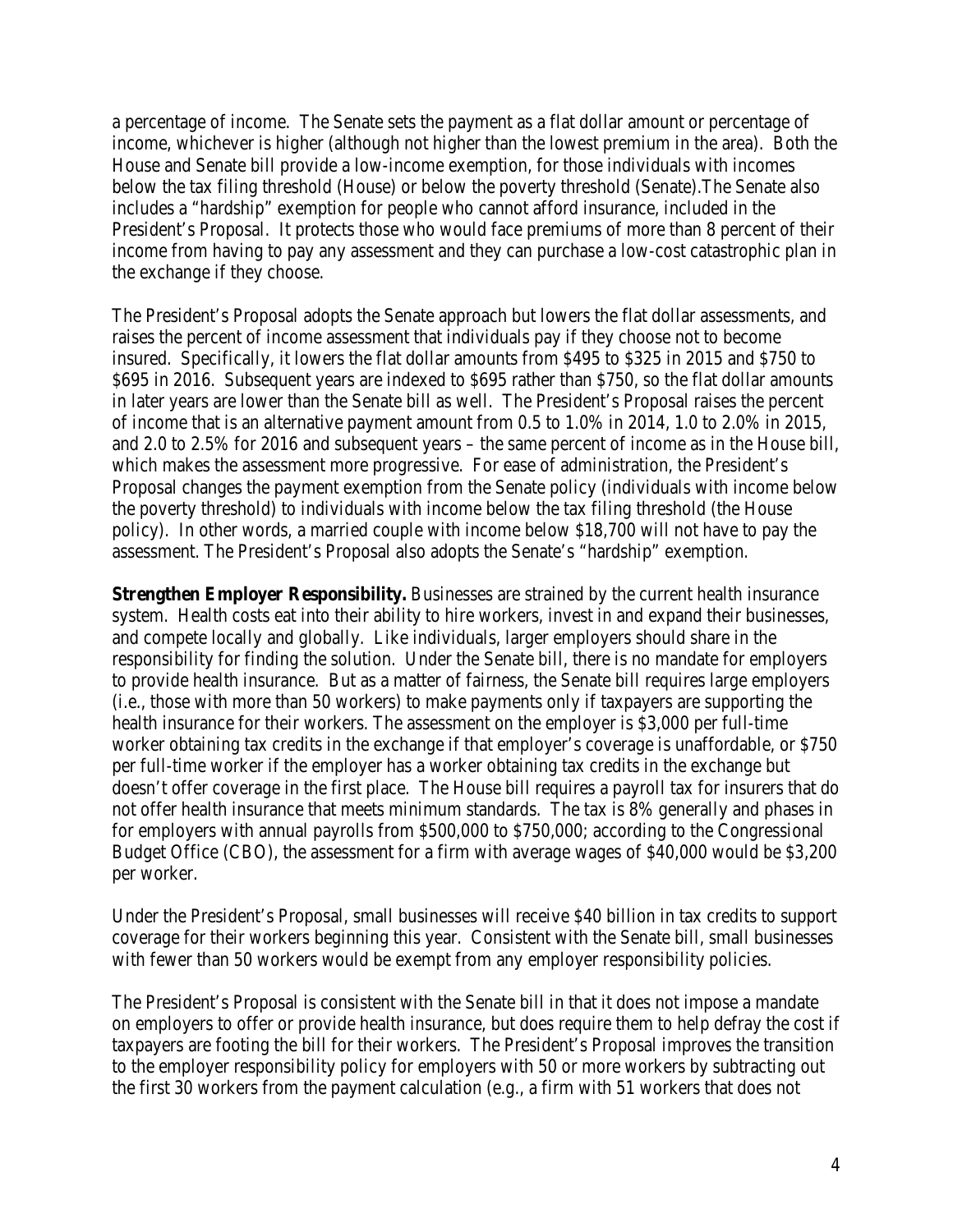offer coverage will pay an amount equal to 51 minus 30, or 21 times the applicable per employee payment amount). It changes the applicable payment amount for firms with more than 50 employees that do not offer coverage to \$2,000 – an amount that is one-third less than the average House assessment for a typical firm and less than half of the average employer contribution to health insurance in 2009. It applies the same firm-size threshold across the board to all industries. It fully eliminates the assessment for workers in a waiting period, while maintaining the 90-day limit on the length of any waiting period beginning in 2014.

## **Policies to Crack Down on Waste, Fraud and Abuse**

The House and Senate health reform bills contain an unprecedented array of aggressive new authorities to fight waste, fraud and abuse. The President's Proposal builds on those provisions by incorporating a number of additional proposals that are either part of the Administration's FY 2011 Budget Proposal or were included in Republican plans.

**Comprehensive Sanctions Database**. The President's Proposal establishes a comprehensive Medicare and Medicaid sanctions database, overseen by the HHS Inspector General. This database will provide a central storage location, allowing for law enforcement access to information related to past sanctions on health care providers, suppliers and related entities. (Source: H.R. 3400, "Empowering Patients First Act" (Republican Study Committee bill))

**Registration and Background Checks of Billing Agencies and Individuals**. In an effort to decrease dishonest billing practices in the Medicare program, the President's Proposal will assist in reducing the number of individuals and agencies with a history of fraudulent activities participating in Federal health care programs. It ensures that entities that bill for Medicare on behalf of providers are in good standing. It also strengthens the Secretary's ability to exclude from Medicare individuals who knowingly submit false or fraudulent claims. (Source: H.R. 3970, "Medical Rights & Reform Act" ( Kirk bill))

**Expanded Access to the Healthcare Integrity and Protection Data Bank**. Increasing access to the health care integrity data bank will improve coordination and information sharing in antifraud efforts. The President's Proposal broadens access to the data bank to quality control and peer review organizations and private plans that are involved in furnishing items or services reimbursed by Federal health care program. It includes criminal penalties for misuse. (Source: H.R. 3970, "Medical Rights & Reform Act" (Kirk bill))

**Liability of Medicare Administrative Contractors for Claims Submitted by Excluded Providers**. In attacking fraud, it is critical to ensure the contractors that are paying claims are doing their utmost to ensure excluded providers do not receive Medicare payments. Therefore, the President's Proposal provision holds Medicare Administrative Contractors accountable for Federal payment for individuals or entities excluded from the Federal programs or items or services for which payment is denied. (Source: H.R. 3970, "Medical Rights & Reform Act" (Kirk bill))

**Community Mental Health Centers**. The President's Proposal ensures that individuals have access to comprehensive mental health services in the community setting, but strengthens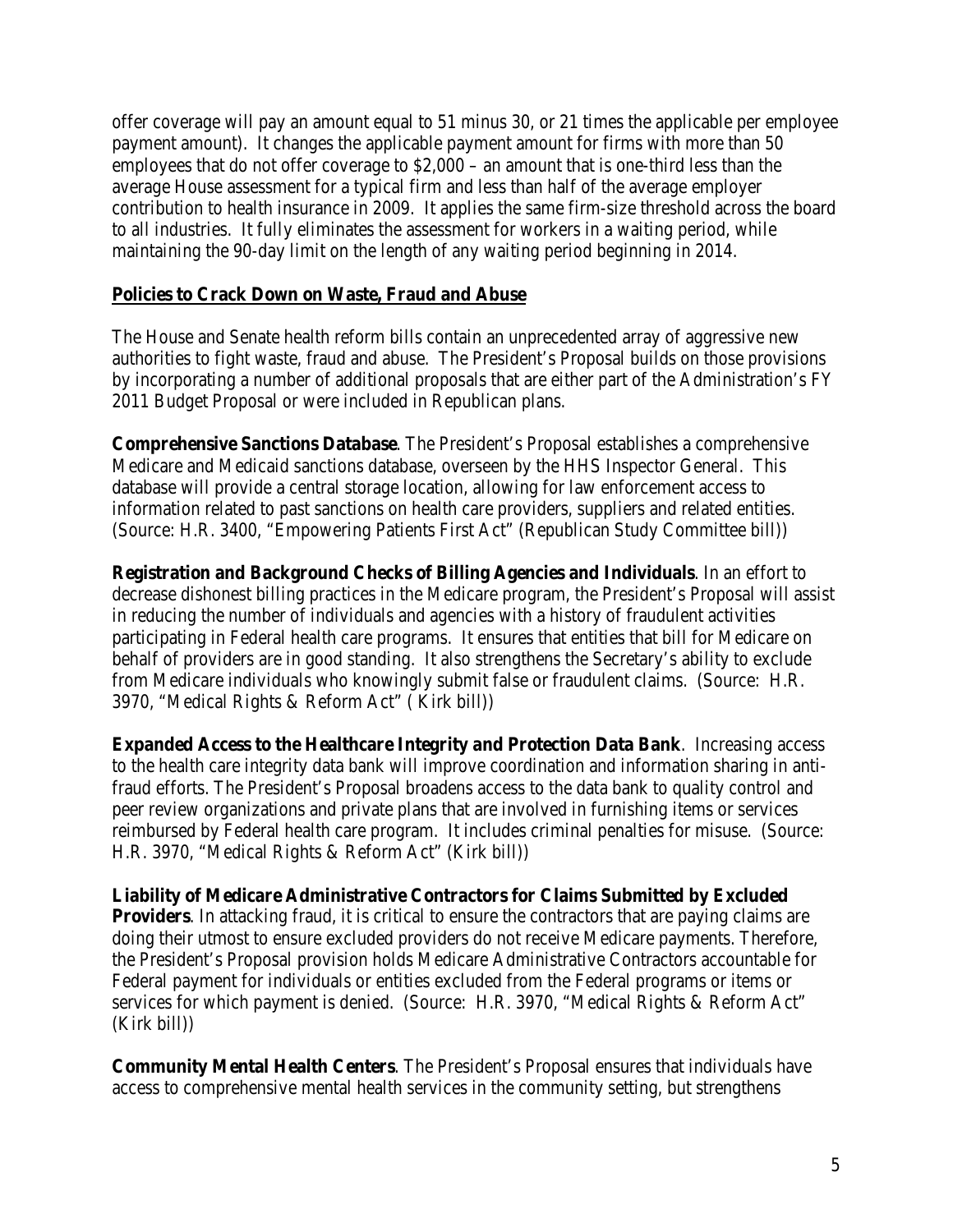standards for facilities that seek reimbursement as community mental health centers by ensuring these facilities are not taking advantage of Medicare patients or the taxpayers. (Source: H.R. 3970, "Medical Rights & Reform Act" (Kirk bill))

**Limiting Debt Discharge in Bankruptcies of Fraudulent Health Care Providers or Suppliers**. The President's Proposal will assist in recovering overpayments made to providers and suppliers and return such funds to the Medicare Trust Fund. It prevents fraudulent health care providers from discharging through bankruptcy amounts due to the Secretary from overpayments. (Source: H.R. 3970, "Medical Rights & Reform Act" (Kirk bill))

**Use of Technology for Real-Time Data Review**. The President's Proposal speeds access to claims data to identify potentially fraudulent payments more quickly. It establishes a system for using technology to provide real-time data analysis of claim and payments under public programs to identify and stop waste, fraud and abuse. (Source: Roskam Amendment offered in House Ways & Means Committee markup)

#### **Illegal Distribution of a Medicare or Medicaid Beneficiary Identification or Billing**

**Privileges**. Fraudulent billing to Medicare and Medicaid programs costs taxpayers millions of dollars each year. Individuals looking to gain access to a beneficiary's personal information approach Medicare and Medicaid beneficiaries with false incentives. Many beneficiaries unwittingly give over this personal information without ever receiving promised services. The President's Proposal adds strong sanctions, including jail time, for individuals who purchase, sell or distribute Medicare beneficiary identification numbers or billing privileges under Medicare or Medicaid – if done knowingly, intentionally, and with intent to defraud. (Source: H.R. 3970, "Medical Rights & Reform Act" (Kirk bill))

**Study of Universal Product Numbers Claims Forms for Selected Items and Services under the Medicare Program.** The President's Proposal requires HHS to study and issue a report to Congress that examines the costs and benefits of assigning universal product numbers (UPNs) to selected items and services reimbursed under Medicare. The report must examine whether UPNs could help improve the efficient operation of Medicare and its ability to detect fraud and abuse. (Source: H.R. 3970, "Medical Rights & Reform Act" (Kirk bill), Roskam Amendment offered in House Ways & Means Committee markup)

**Medicaid Prescription Drug Profiling**. The President's Proposal requires States to monitor and remediate high-risk billing activity, not limited to prescription drug classes involving a high volume of claims, to improve Medicaid integrity and beneficiary quality of care. States may choose one or more drug classes and must develop or review and update their care plan to reduce utilization and remediate any preventable episodes of care where possible. Requiring States to monitor high-risk billing activity to identify prescribing and utilization patterns that may indicate abuse or excessive prescription drug utilization will assist in improving Medicaid program integrity and save taxpayer dollars. (Source: President's FY 2011 Budget)

**Medicare Advantage Risk Adjustment Errors**. The President's Proposal requires in statute that the HHS Secretary extrapolate the error rate found in the risk adjustment data validation (RADV) audits to the entire Medicare Advantage contract payment for a given year when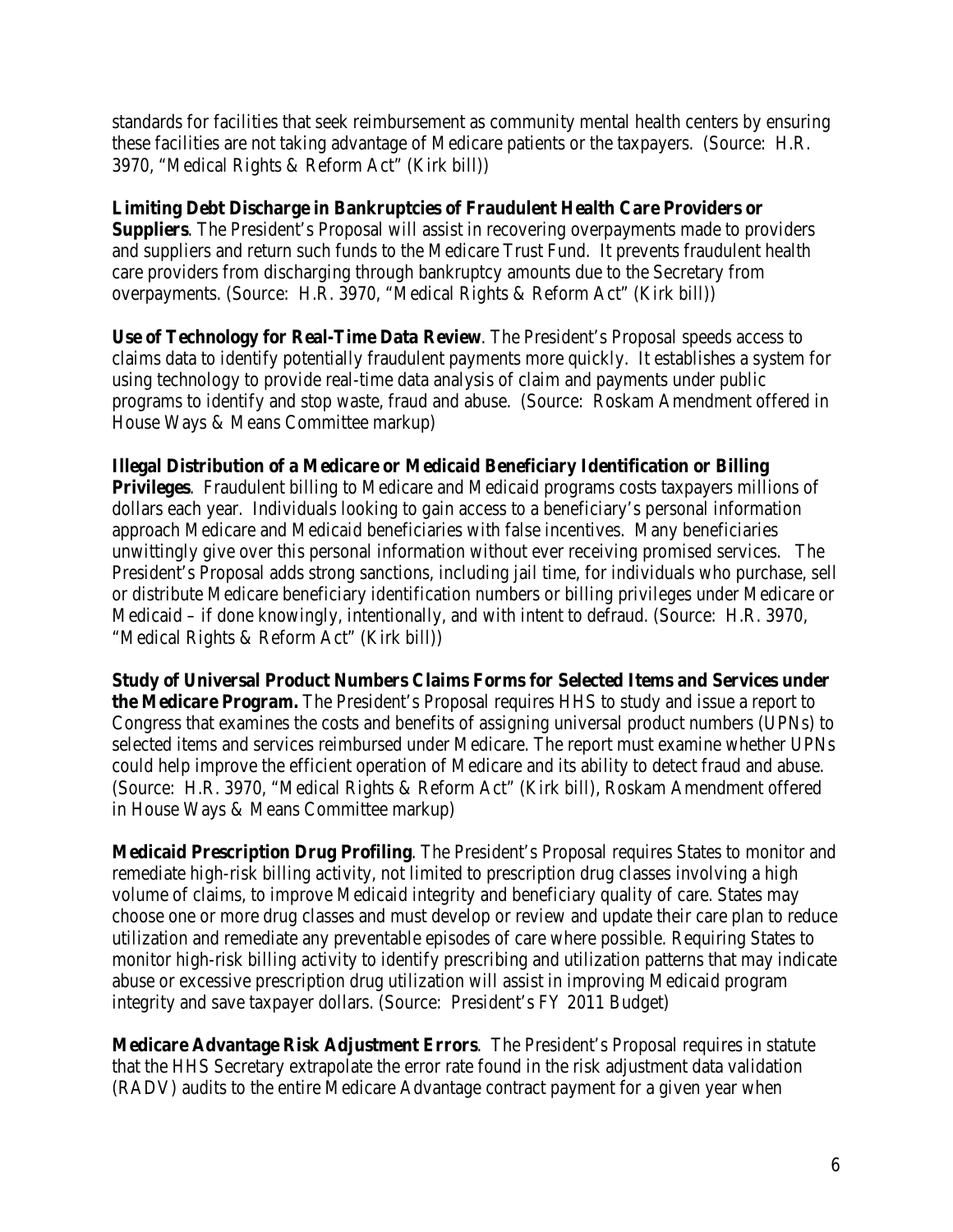recouping overpayments. Extrapolating risk score errors in MA plans is consistent with the methodology used in the Medicare fee-for-service program and enables Medicare to recover risk adjustment overpayments. MA plans have an incentive to report more severe beneficiary diagnoses than are justified because they receive higher payments for higher risk scores. (Source: President's FY 2011 Budget)

**Modify Certain Medicare Medical Review Limitations**. The Medicare Modernization Act of 2003 placed certain limitations on the type of review that could be conducted by Medicare Administrative Contractors prior to the payment of Medicare Part A and B claims. The President's Proposal modifies these statutory provisions that currently limit random medical review and place statutory limitations on the application of Medicare prepayment review. Modifying certain medical review limitations will give Medicare contractors better and more efficient access to medical records and claims, which helps to reduce waste, fraud and abuse. (Source: President's FY 2011 Budget)

**Establish a CMS-IRS Data Match to Identify Fraudulent Providers**. The President's Proposal authorizes the Centers for Medicare & Medicaid Services (CMS) to work collaboratively with the Internal Revenue Service (IRS) to determine which providers have seriously delinquent tax debt to help identify potentially fraudulent providers sooner. The data match will primarily target certain high-risk provider types in high-vulnerability areas. This proposal also enables both IRS and Medicare to recoup any monies owed to the Federal government through this program. By requiring the Internal Revenue Service (IRS) to disclose to CMS those entities that have evaded filing taxes and matching the data against provider billing data, this proposal will enable CMS to better detect fraudulent providers billing the Medicare program. (Source: President's FY 2011 Budget)

**Preventing Delays in Access to Generic Drugs.** Currently, brand-name pharmaceutical companies can delay generic competition through agreements whereby they pay the generic company to keep its drug off the market for a period of time, called "pay-for-delay." This hurts consumers by delaying their access to generic drugs, which are usually less expensive than their branded counterparts. The Federal Trade Commission (FTC) recently estimated that this could cost consumers \$35 billion over 10 years. The President's proposal adopts a provision from the bipartisan legislation that gives the FTC enforcement authority to address this problem. Specifically, it makes anti-competitive and unlawful any agreement in which a generic drug manufacturer receives anything of value from a brand-name drug manufacturer that contains a provision in which the generic drug manufacturer agrees to limit or forego research, development, marketing, manufacturing or sales of the generic drug. This presumption can only be overcome if the parties to such an agreement demonstrate by clear and convincing evidence that the pro-competitive benefits of the agreement outweigh the anti-competitive effects of the agreement. The proposal also requires the Chief Executive Officer of the branded pharmaceutical company to certify to the accuracy and completeness of any agreements required to be filed with the FTC.

# **Policies to Contain Costs and Ensure Fiscal Sustainability**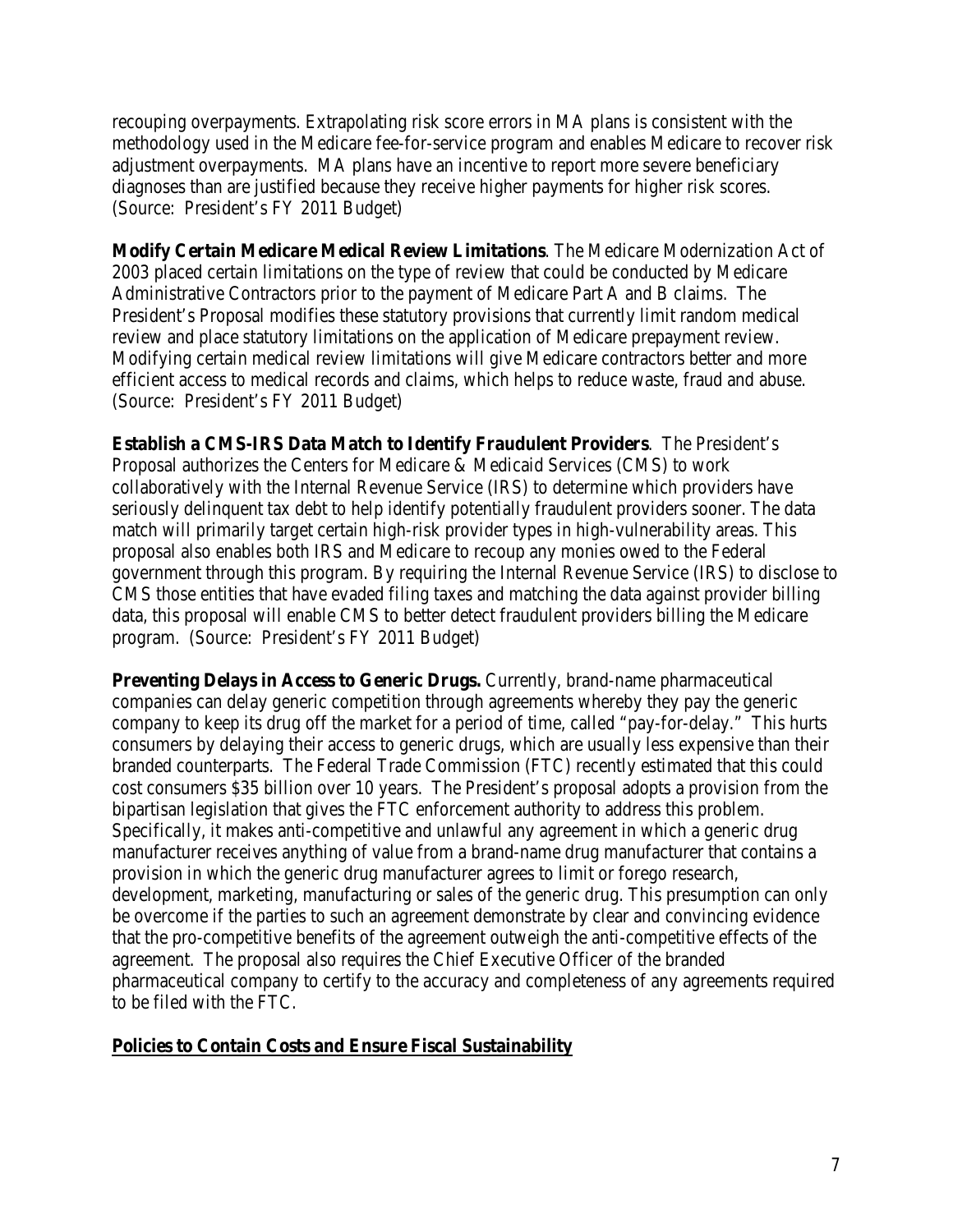**Improve Medicare Advantage Payments.** Medicare currently overpays private plans by 14 percent on average to provide the same benefits as the traditional program – and much more in some areas of the country. The Medicare Advantage program has also done little to reward quality. Moreover, plans have gamed the payment system in ways drive up the public cost of the program. All of this is why Medicare Advantage has become a very profitable line of business for some of the nation's largest health insurers. The Senate bill creates a bidding model for payment rates and phases in changes to limit potential disruptions for beneficiaries. The House proposal phases payments down based on local fee-for-service costs.

The President's Proposal represents a compromise between the House and Senate bills, blending elements of both bills, while providing greater certainty of cost savings by linking to current feefor-service costs. Specifically, the President's Proposal creates a set of benchmark payments at different percentages of the current average fee-for-service costs in an area. It phases these benchmarks in gradually in order to avoid disruption to beneficiaries, taking into account the relative payments to fee-for-service costs in an area. It provides bonuses for quality and enrollee satisfaction. It adjusts rebates of savings between the benchmark payment and actual plan bid to take into account the transition as well as a plan's quality rating: plans with low quality scores receive lower rebates (i.e., can keep less of any savings they generate). Finally, the President's Proposal requires a payment adjustment for unjustified coding patterns in Medicare Advantage plans that have raised payments more rapidly than the evidence of their enrollees' health status and costs suggests is warranted, based on actuarial analysis. This is the primary source of additional savings compared to the Senate proposal.

**Delay and Reform the High-Cost Plan Excise Tax.** Part of the reason for high and rising insurance costs is that insurers have little incentive to lower their premiums. The Senate bill includes a tax on high-cost health insurance plans. CBO has estimated that this policy will reduce premiums as well as contribute to long-run deficit reduction. The President's Proposal changes the effective date of the Senate policy from 2013 to 2018 to provide additional transition time for high-cost plans to become more efficient. It also raises the amount of premiums that are exempt from the assessment from \$8,500 for singles to \$10,200 and from \$23,000 for families to \$27,500 and indexes these amounts for subsequent years at general inflation plus 1 percent. To the degree that health costs rise unexpectedly quickly between now and 2018, the initial threshold would be adjusted upwards automatically. To ensure that the tax affects firms equitably, the President's Proposal reforms it by including an adjustment for firms whose health costs are higher due to the age or gender of their workers, and by no longer counting dental and vision benefits as potentially taxable benefits. The President's Proposal maintains the Senate bill's permanent adjustment in favor of high-risk occupations such as "first responders."

#### **Broaden the Medicare Hospital Insurance (HI) Tax Base for High-Income Taxpayers.**

Under current law, people who earn a salary pay the Medicare HI tax on their earned income, but those who have substantial unearned income do not, raising issues of fairness. The House bill includes a 5.4% surcharge on high-income households to improve the fairness of the tax system and to support health reform. The Senate bill includes an increase in the HI tax for high-income households for similar reasons, an increase of 0.9% on earnings above a specific threshold for a total employee assessment of 2.35% on these amounts. The President's Proposal adopts the Senate bill approach and adds a 2.9 percent assessment (equal to the combined employer and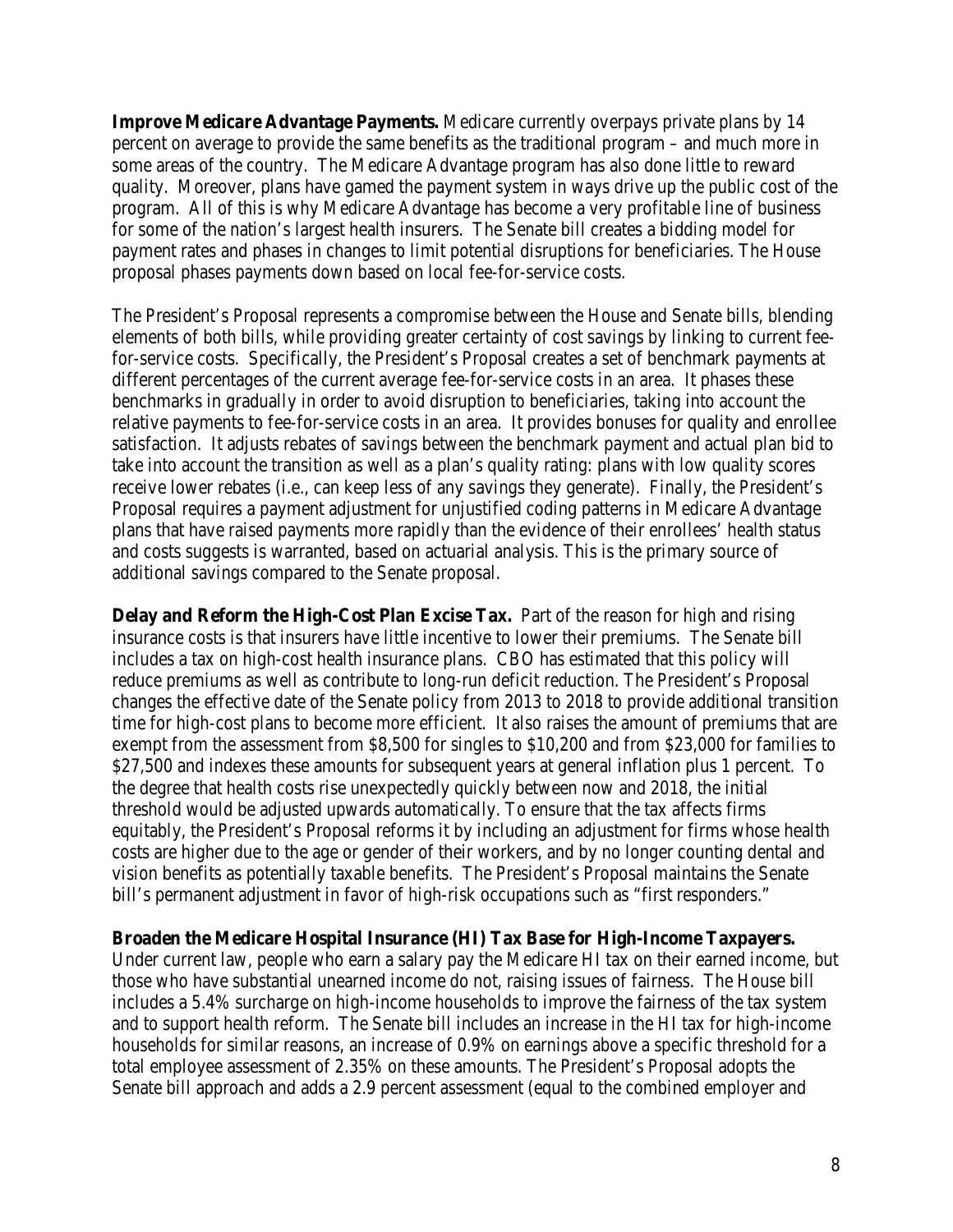employee share of the existing HI tax) on income from interest, dividends, annuities, royalties and rents, other than such income which is derived in the ordinary course of a trade or business which is not a passive activity (e.g., income from active participation in S corporations) on taxpayers with respect to income above \$200,000 for singles and \$250,000 for married couples filing jointly. The additional revenues from the tax on earned income would be credited to the HI trust fund and the revenues from the tax on unearned income would be credited to the Supplemental Medical Insurance (SMI) trust fund.

**Increase in Fees on Brand Name Pharmaceuticals.** As more Americans gain health insurance, more will be able to pay for prescription drugs. Moreover, the President's plan closes the Medicare "donut hole," ensuring that seniors do not skip or cut back on needed prescriptions. Both policies will result in new revenue for the pharmaceutical industry. The President's Proposal increases the revenue from the assessment on this industry which is \$23 billion in the Senate bill by \$10 billion over 10 years. It also delays the implementation of these fees by one year, until 2011, and makes changes to facilitate administration by the IRS.

**Close Tax Loopholes.** Adopts two House proposals to close tax loopholes: (1) Current law provides a tax credit for the production of cellulosic biofuels. The credit was designed to promote the production and use of renewable fuels. Certain liquid byproducts derived from processing paper or pulp (known as "black liquor" when derived from the kraft process) were not intended to be covered by this credit. The President's Proposal adopts the House bill's policy to clarify that they are not eligible for the tax credit. (2) The President's Proposal helps prevent unjustified tax shelters by clarifying the circumstances under which transactions have "economic substance" (as opposed to being undertaken solely to obtain tax benefits) and raises the penalties for transactions that lack economic substance. In so doing, it adopts the House's policy, with minor technical changes.

#### **OTHER POLICY IMPROVEMENTS**

**Improve the Fairness of Federal Funding for States**. States have been partners with the Federal government in creating a health care safety net for low-income and vulnerable populations. They administer and share in the cost of Medicaid and the Children's Health Insurance Program (CHIP). The Senate bill creates a nationwide Medicaid eligibility floor as a foundation for exchanges at \$29,000 for a family of 4 (133% of poverty) – and provides financial support that varies by State to do so.

Relative to the Senate bill, the President's Proposal replaces the variable State support in the Senate bill with uniform 100% Federal support for all States for newly eligible individuals from 2014 through 2017, 95% support for 2018 and 2019, and 90% for 2020 and subsequent years. This approach resembles that in the House bill, which provided full support for all States for the first two years, and then 91% support thereafter. The President's Proposal also recognizes the early investment that some States have made in helping the uninsured by expanding Medicaid to adults with income below 100% of poverty by increasing those States' matching rate on certain health care services by 8 percentage points beginning in 2014. The President's Proposal also provides additional assistance to the Territories, raising the Medicaid funding cap by 35% rather than the Senate bill's 30%.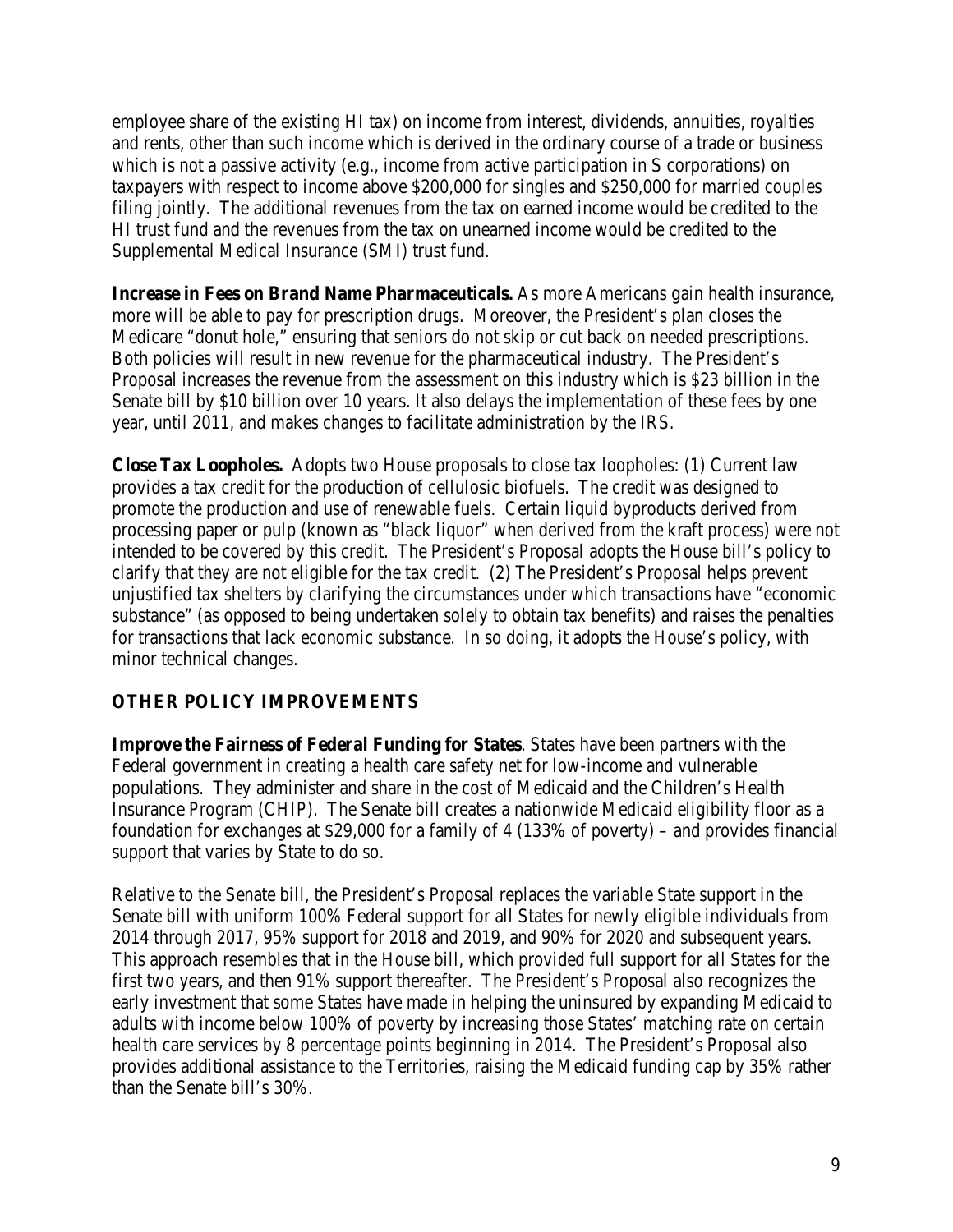**Simplify Income Definitions.** The President's Proposal seeks to simplify eligibility rules for various existing programs as well as for the new tax credits. Consistent with some of the policies in the House bill, the President's Proposal will conform income definitions to make the system simpler for beneficiaries to navigate and States and the Federal government to administer by: changing the definition of income used for assistance from modified gross income to modified adjusted gross income, which is easier to implement; creating a 5% income disregard for certain Medicaid eligibility determinations to ease the transition from States' current use of income disregards; streamlining the income reconciliation process for determining tax credits and reduced cost sharing; and clarifying the tax treatment of employer contributions for adult dependent coverage.

**Delay and Reform of Fees on Health Insurance Providers.** Like the drug industry, the health insurance industry stands to gain as more Americans get coverage. The Senate bill includes a \$67 billion assessment on health insurers over 10 years to offset some of the cost of enrolling millions of Americans in their plans. The President's Proposal delays the assessment until 2014 to coincide with broader coverage provisions which will substantially expand the market for health insurance providers. It provides limited exemptions for plans that serve critical purposes for the community, including non-profits that receive more than 80 percent of their income from government programs targeting low-income or elderly populations, or those with disabilities, as well as for voluntary employees' beneficiary associations (VEBAs) that are not established by employers.

**Delay and Convert Fee on Medical Device Manufacturers to Excise Tax.** The medical device industry also stands to gain from expanding health insurance coverage. Both the House and Senate bills raise \$20 billion in revenue from this industry over 10 years. The President's Proposal replaces the medical device fee with an excise tax (yielding the same revenue) that starts in 2013 to facilitate administration by the IRS.

**Strengthen the CLASS Act.** The House and Senate health insurance reform proposals include the Community Living Assistance Services and Supports (CLASS) Program, a voluntary, privately-funded long-term services insurance program. The CLASS Program offers workers an optional payroll deduction for an insurance program that provides a cash benefit if they become disabled. The President's Proposal makes a series of changes to the Senate bill to improve the CLASS program's financial stability and ensure its long-run solvency.

**Protect the Social Security Trust Funds**. The President's Proposal provides that, if necessary, funds will be transferred to the Social Security Trust Funds to ensure that they are held harmless by the Proposal.

**Ensure Effective Implementation**. The policy changes in health insurance reform will require careful, effective, deliberate, and transparent implementation. The President's Proposal appropriates \$1 billion for the Administration to implement health insurance reform policies. It also delays several of the policies to ensure effective implementation and improve transitions: the therapeutic discovery credit, elimination of the deduction for expenses allocable to the